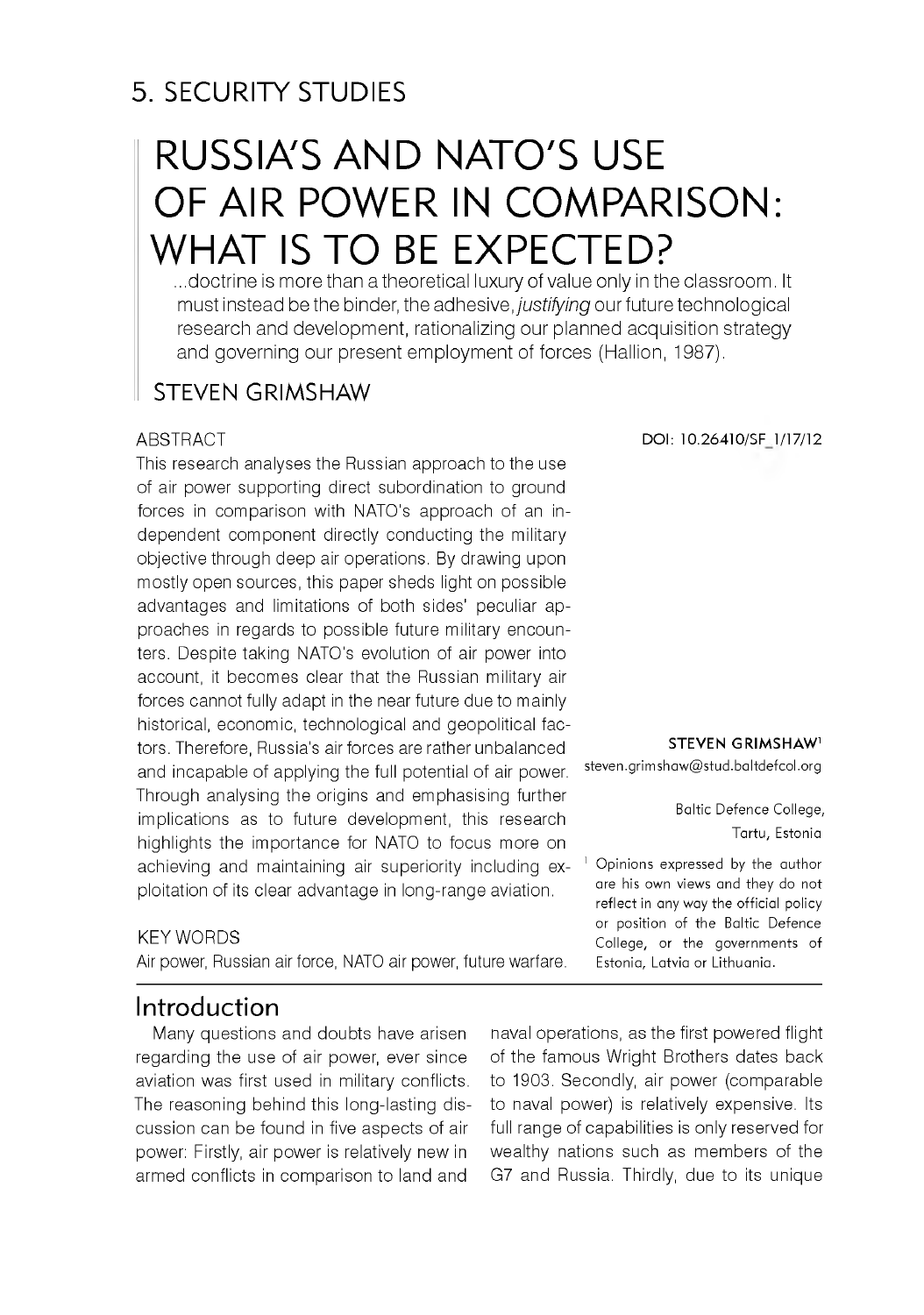characteristics of speed, range and flexibility (NATO, 2009), projection of air power often has a decisive role in the outcome and the tendency towards a more attritionlike form of warfare, as seen in the two Gulf wars. Fourthly, and in close context to the latter, air power can be highly effectieve, while simultaneously avoiding high risks and casualties, especially in comparison to high intensity land warfare. Hence, air power is politically more acceptable and the threshold for its application is lower. Fifthly, air power seems to be a flexible contribution to solving regional conflicts such as Libya 2011 or the current conflict in Syria, not only for western states, but also for Russia. At least politically, the threshold of unleashing it is relatively low.

During the discussion on how to apply air power best, two tendencies have emerged. One is more in support of seeing air forces independently, directly conducting the overall military objective through deep attacks. These supporters are principally represented by major NATO members such as the United States (U.S.) or the United Kingdom (U.K.). The others favour short-range massed aviation attacks in close support to the ground forces, mainly represented by Russia. As both are very different and imply not only advantages, when thinking of possible future scenarios, the question is which "philosophy" will prevail.

Despite the recent developments and lessons learned in Russia's air forces, also taking the evolution of western air forces into account, this paper will argue that Russia cannot fully adapt to the NATO's approach in the near future due to historical, economic, technological and geopolitical factors. This limits Russia to having a rather unbalanced air force, incapable of applying the full potential of air power. Firstly, this paper will analyse the origins of the current use of Russia's air power, by taking the

mentioned factors into account. Secondly, it will discuss the Soviet heritage for the use of air power against the background of recent developments in Russia's air forces. Thirdly, western and NATO's evolution of air power will be portrayed, before describing the most recent approach. On the basis of that research, the paper will describe further derivations and implications as to future developments and shed light on the subject of possible conclusions. A near future contest serves as a purely hypothetical assumption, which may or may not have been valid only in cold war times.

During the examination, this paper will focus on historical, economic, technological and geopolitical factors based on open sources. The analysis, the comparison and the contest will be limited to the European theatre and will not analyse the application of naval aviation or a potential clash between Russia and China. Ethical questions as to the use of air power will also not be addressed.

## The development of Soviet air power prior and during World War II (WWII)

In order to understand the Russian perspective, it is necessary to analyse the historical developments of Russia's *Voyenno-Vozdushnye Sily* (VVS - military air forces) in combination with the exclusive impact on the doctrine by specific Soviet theorists. Prior to WWII, the Soviet chief aviation editor Lapchinskii described the nature of military aviation missions as independent *(nezavisimii),* separate *(samostoiatelnii)* and service *(sluzhatelnii)* (Sterrett, 2007, p. 19). A degree of independence of air power was to be based on size. Despite emphasising indirectly the independent role, Lapchinskii recommended that whenever air forces were massed at a military front, they were always to be subordinated to the respon-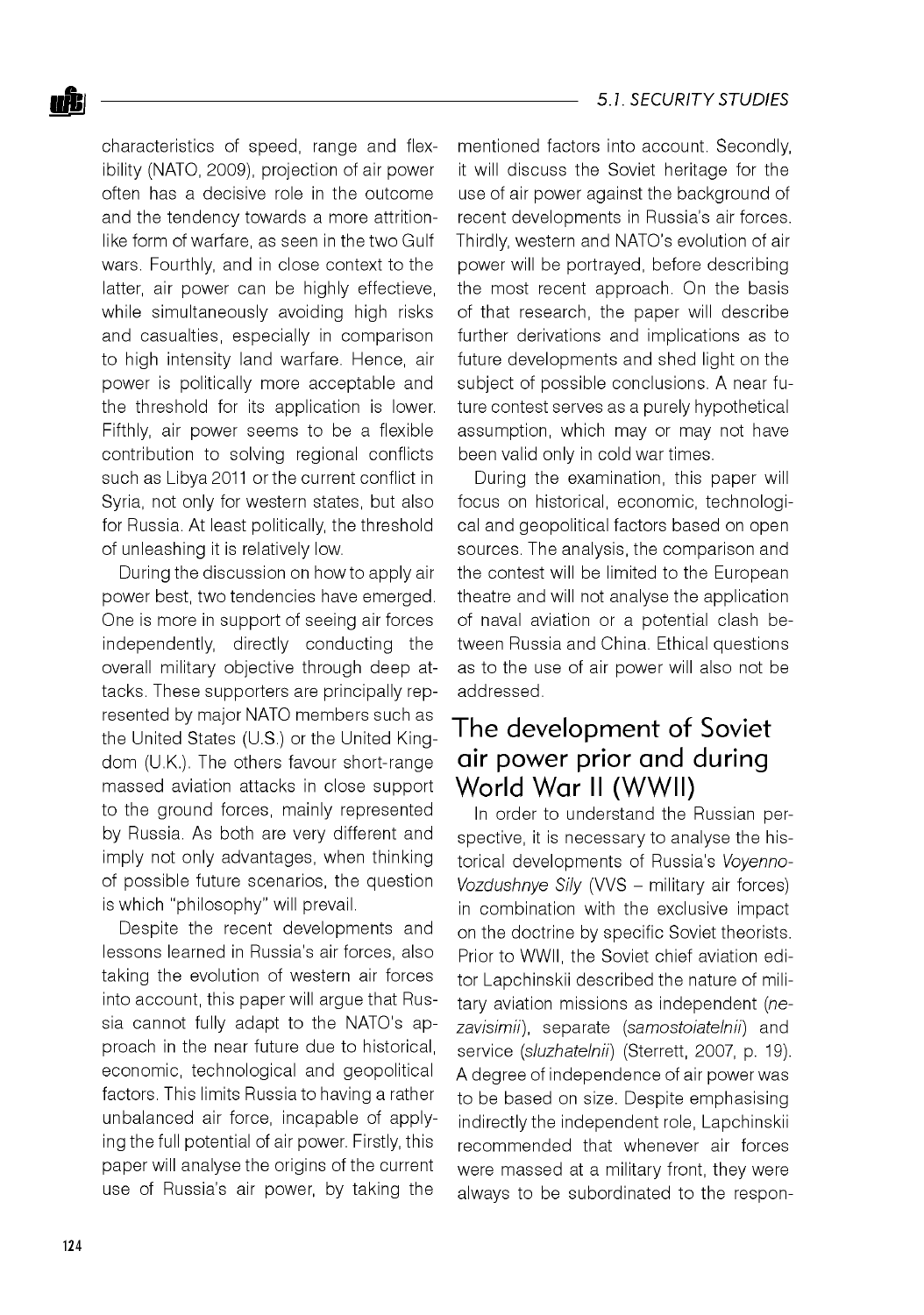sible ground forces commander (Kainikara, 2011; Sterrett, 2007). Different from the western way of thinking, total *air superiority* was not considered as achievable. In the area of ground forces' operations, air superiority was only to be seen as a temporary and tactical condition (Sterrett, 2007, p. 22). This mindset arguably indicates that air and ground campaigns were mostly to begin simultaneously. Additionally, the main tasks for the VVS resulted in conducting Close Air Support (CAS), Air Interdiction (AI) and Counter Air Operations (CAO) to a range of approximately 200 kilometres from the frontier (Sterrett, 2007, p. 27). During the Spanish civil war from 1936-1939, faith in long-range bombing had increased, but still doubts in bombing cities or factories dominated. Soviet commanders preferred to conduct attacks against nearby enemy air bases (Sterrett, 2007, pp. 52-53). But again success on the ground emphasised the supporting role of air power in Soviet doctrines, putting an end to tendencies towards a more independent VVS with more long-range capabilities (Kainikara, 2011; Sterrett, 2007). Because theory, main tasks and events drive the doctrine and allocation of resources, this explains why a preference of subordinated tactical aviation over independent long-range aviation has been so deeply ingrained.

After a disastrous start for the VVS in 1941, due to poor readiness and training, the main ideas basically did not change. Communication and coordination problems were solved through decentralising control to units away from the front. Not only did management and logistics become more complicated, but also the ability to centralise control and concentrate the effort of air power was given up (de Haas, 2004, p. 117; Sterrett, 2007). This did not apply in total to the long-range aviation at the strategic level. In order to gain the necessary decentralisation of control, strategic aviation was directed by representatives of the Soviet High Command (Kozhevnikov, 1977, p. 225). Nonetheless, success of the VVS was still measured through decisive ground battles such as Stalingrad or Kursk (Kozhevnikov, 1977, p. 226). Despite the fact that strategic *air superiority* was achieved after these battles, the extent in which air attacks were related to major ground attacks increased from 70-75% at early stages to 90-95% in the Battle of Berlin (Kozhevnikov, 1977, p. 228). Partisan movements behind German lines had supported this high proportion (Sterrett, 2007). Instead of conducting deep air operations, long-range aviation flew approximately 71% of their sorties against troops, combat equipment and railroad targets. (Kozhevnikov, 1977, pp. 227-228). Even in 1945, as the Soviets clearly had the upper-hand, CAS and Defensive Counter Air (DCA) remained the main objectives, not only because of the Allies' Strategic Attack (SA) campaigns. Again partisan's achievements covered the need for more AI-capabilities (Sterrett, 2007, p. 133). During WWII, the successfully implemented tactics was the massing of tactical aviation, surprise and economy of force in support of ground forces' *hammer blows.* Not only did the VVS switch from centralised to decentralised control, but heavy investments in short-range capabilities and numbers, rather than in long-range aviation airplanes followed (de Haas, 2004, pp. 116-117; Sterrett, 2007). Massed, but subordinated employment of air power in the main thrust of ground forces became the staple for later post-war thinking. The Soviet application of air power had developed in this direction because it was affordable and necessary, after being attacked in June 1941.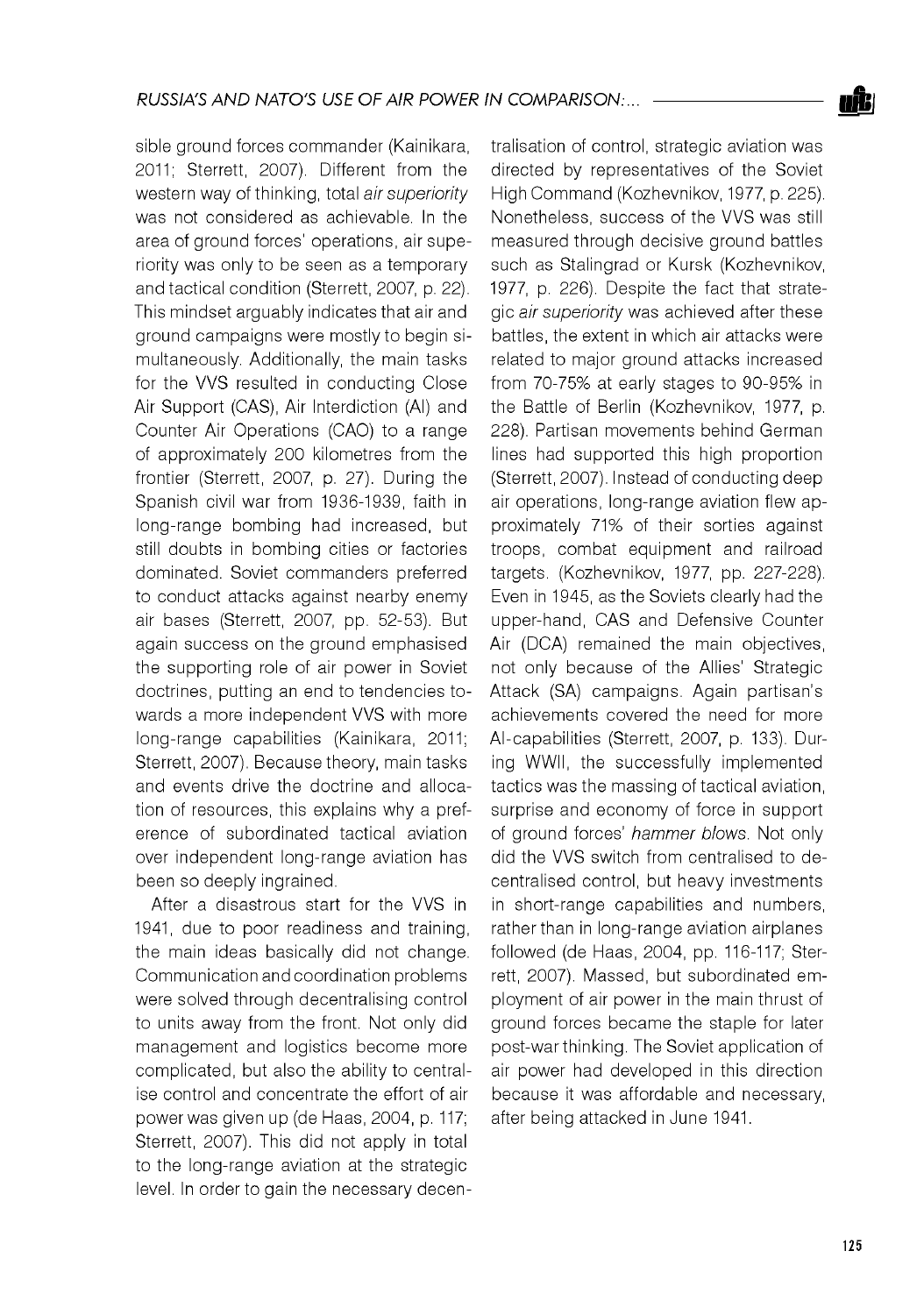#### oft<sup>i</sup> **fig.** *s* 5.1. SECURITY STUDIES

## Economic, technological and geopolitical factors relevant until today

Close cooperation between Russian aviation and ground forces is also based on influencing factors. Since its early days, the Soviet aircraft industry has been stateowned and divided into rather independent but closely interrelated sectors. Especially after aircraft became more advanced since the 1930s, technological complexity enforced an increasing specialisation on certain types of aircraft. Due to lack of competition, a missing necessity to maximise profit and as a result of the *Five-Year Plans,* the drivers of aircraft industry were high production output and spare parts supply rather than huge model variety or technological advantage (Greenwood, 1998). Besides operational requirements, mainly technological deficits, especially in engine design, led to further specialisation on relatively simple short-range combat aircraft, such as the famous II-2 Sturmovik.1 In comparison to the U.S. and U.K., who had an advanced technological knowledge and a higher industrial base, the Soviets could simply not afford ingenious long-range aviation (Greenwood, 1998). The aftermath of this development lasts until today and has a restrictive effect on the VVS's reforms and modernisation (Locksley, 2001; Jasinski & Mizin, 2004).

Furthermore, the geopolitical situation still plays an important role. Unlike the U.S. and U.K., the Russian Empire has always shared borders with potential enemies, making the land domain its main concern. The outcome of war would always be decided on the ground (Sterrett, 2002). This deeply different mindset contributed to a special understanding concerning the VVS's main tasks. Supporting in destroying the adversary and achieving those tasks beyond the capabilities of ground forcesremained the VVS's main objective (Pennington, 1998). Hence, their limitations in technology and economy forced the Soviets into focusing on less expensive tactical aviation. Nonetheless, it was the undoubted success of the VSS during WWII, and the Soviet perception of its geopolitical situation that drove Soviet doctrines. Either in self-defence or in an act of pre-emptive strike, the first and foremost task for the VVS remains ensuring the triumph of their ground forces. A more independent role with special emphasis on deep air operations was for the VVS never completely outside its specifications. For example, medium and long-range bombers such as the Myasishchev M-4 (1955) or the Tupolev Tu-95 (1956) were introduced, whose secondary tasks were strategic atomic bombing (Dowling, 2015; Mladenov, 2015a). But based on perception and limitations, tactical aviation in a directly subordinated role for reasons of efficiency has always been prioritised.

## The Soviet heritage – how is Russian air power applied today?

Recent Soviet military participation in regional conflicts only changed the general conceptions to a limited extent. During the Soviet-Afghan war from 1979-1989, despite the major role of providing CAS, many VVS Staff Officers realised that the more independent and centrally controlled air power could be executed, the more could be achieved. But so ingrained were views that many of these opinions were suppressed at that time (Lefebvre, 2003, pp. 44-47). Nevertheless, the use of air power in *Desert Storm* in 1990/91 and NATO's intervention *Deliberate Force* in Bosnia in 1995 made the Russian leadership rethink the VVS's

<sup>1</sup> See annex B, Figure 2.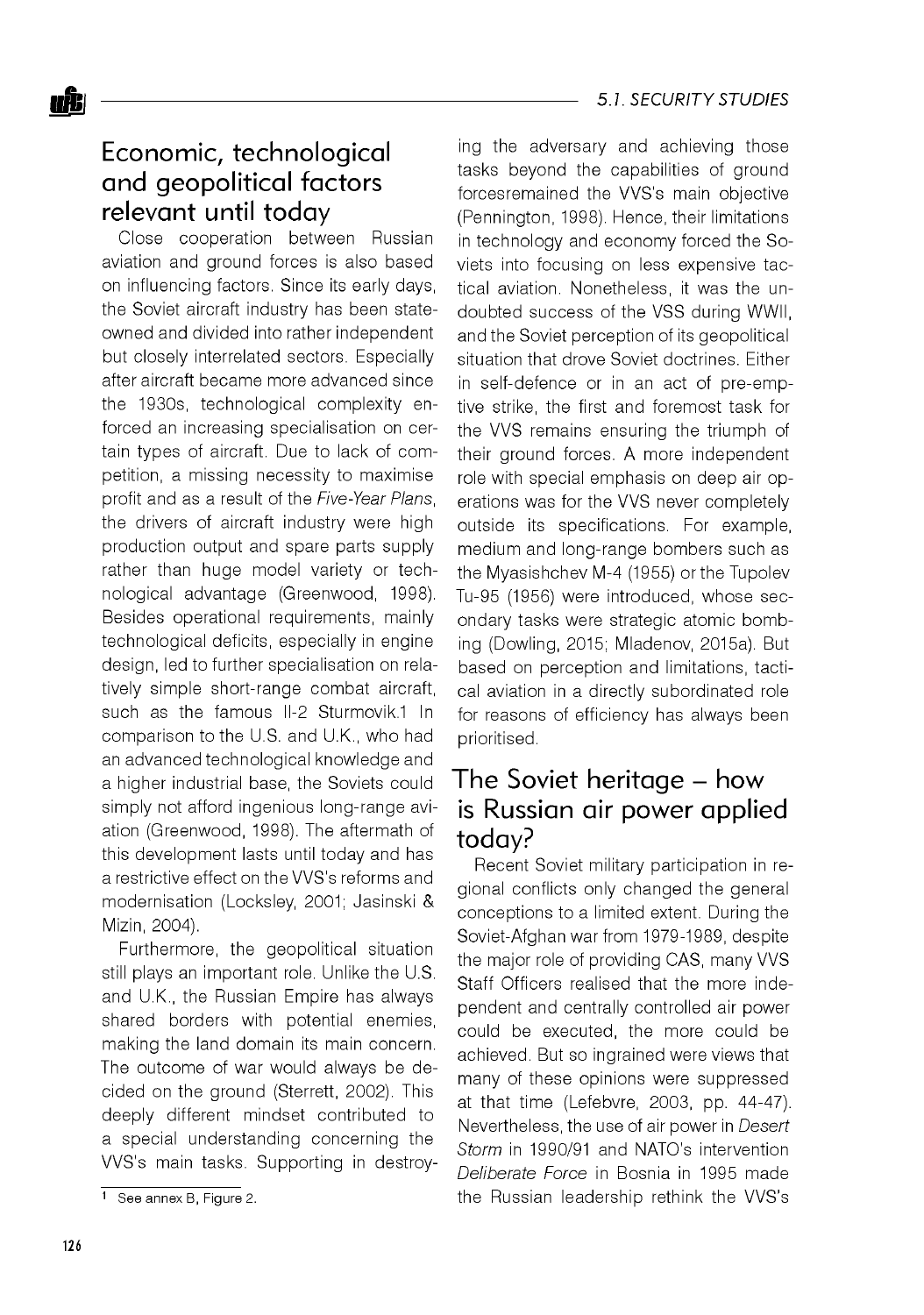structure and role between the first and second Chechen conflict (Lefebvre, 2003; Jasinski & Mizin, 2004). Forming four *territorial air staffs* and executing centralised control by the various commands of the VVS became the new principle for solving conflicts. This meant a more independent 'spearhead-like' approach prior to the use of ground forces (Lefebvre, 2003, pp. 44-45; de Haas, 2004, pp. 117-122). Contributing to solving regional conflicts were considered as future tasks, so modernisation of the *Dalnyaya Aviatsiya* (DA - longrange strategic aviation) was again given the lowest priority, behind the *Frontavaya Aviatsiya* (FA - tactical air force), the *Aviatsiya Sukhoputnykh Voysk* (ASV - Army aviation) and even the *Voyenno-Transportnaya Aviatsiya* (VTA - transport aviation forces) (Dick, 2000; Gratz, 2014). As a constant perception, displaying nuclear power was intended as the main task for the DA (Jasinski & Mizin, 2004). This also explains why the DA's 10 percent of the air forces' budget could never receive the westernstyle financial attention of 25-30 percent (de Haas, 2004, p. 122). Even though new western approaches were witnessed, a radically new approach was not achieved. An integral aspect remained the close allocation to ground forces' operations and the uppermost importance of tactical aviation for solving conflicts in Russia's periphery. From Russia's geopolitical and economic point of view, especially when taking the "price tag" of its nuclear deterrence program into account, prioritised distribution of resources to tactical aviation seems the logical approach.

# The newest developments in Russia's air forces

After analysing developments mainly before the turn of the millennium, there is also recent evidence which shows that Russian

aviation has partially adapted. Similar to the Chechen conflict, the war in Georgia in 2008 revealed significant deficiencies of the VVS. According to researchers Pallin & Westerlund (2009) and Cohen & Hamilton (2011), especially the much needed Suppression of Enemy Air Defences (SEAD) against a limited enemy, the shortfalls in training, tactics and equipment and the inability to launch precision attacks from safe distances or under the cover of night are to be mentioned. The inability to never completely establish air superiority speaks for itself (Pallin & Westerlund, 2009; de Haas, 2011). Moreover, the war showed an inability to support the ground forces with much needed CAS. Lacking inter-service communication equipment made efficient cooperation of army and VVS impossible (Pallin & Westerlund, 2009, p. 407; de Haas, 2011, pp. 95-96). The shortcomings exposed in this conflict provided the basic motivation for a wider reaching reform, involving a smaller, but more effective performance-orientated army and a reduced, but better trained and equipped VVS (Baker, 2012, pp. 67-73; Gratz, 2014). The outcome was the merging of VVS and Russia's until then independent *Voiska Protivivozdushnoi Oborony* (VPVO - Air Defence Forces), reduction of bases aiming at better coordination accompanied by severe changes in personnel structure and training (Mladenov, 2015b, pp. 45-48). Furthermore, as a recent development, naval aviation was sub-ordinated to the VVS and the general organisation was changed from previous divisional or regimental structure to an  $air$  base organisation  $-$  similar to western countries. The idea behind this allocation across the military districts is that CAS and air cover can be provided more efficiently in the army brigades' most likely area of operations (Baker, 2012, pp. 69-70; Forss, et al., 2013, pp. 67-78; Jarvenpaa, 2014,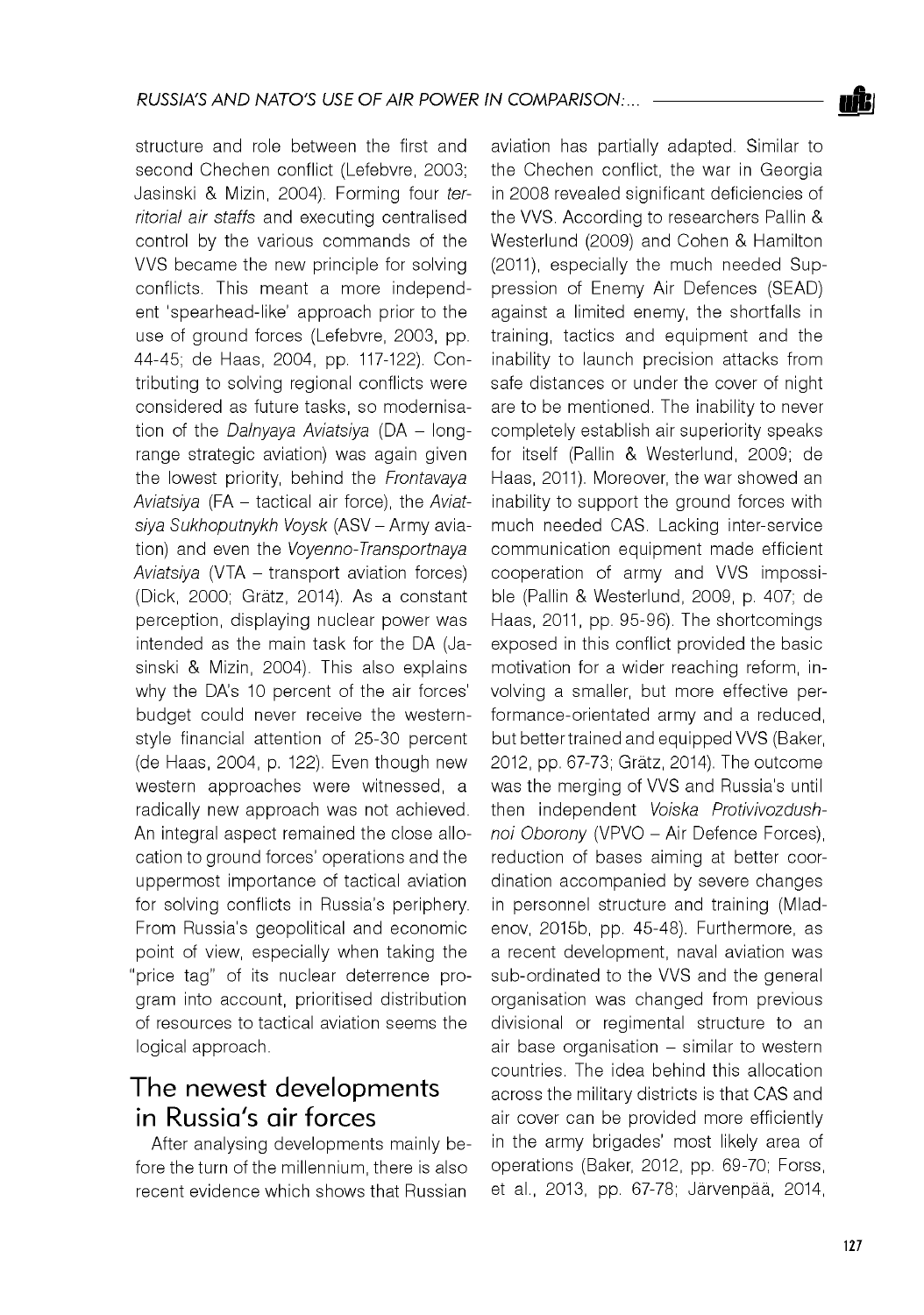pp. 2-6). But above all, there is a shift to a belief, that quality will prevail over quantity for achieving air superiority and reaching strategic objectives (Lefebvre, 2003, p. 63).

Although the Russo-Georgian War has undoubtedly revealed the VVS's deficits, revolutionary changes in Russian doctrines have not yet taken place. What can be witnessed is that Russia is investing much in modern technologies such as unmanned aerial vehicles (UAVs), stealth bombers and electronic warfare (EW) capabilities (Baker, 2012; IISS, 2015, pp. 159-162; Tilghman, 2015). In particular, a new strategic bomber (which is under development) could complement the approximately 140 Soviet-era medium- and long-range bombers (Mladenov, 2015a). The very capable FA has approximately 580 aircraft at its disposal, from which 12 percent are considered as state-of-the-art and 4-5 percent being modernised annually (Grätz, 2014). By 2020, Russia aims at having 1500 new or modernised aircraft, including 600 mainly tactical fighters and bombers, 1000 helicopters and 200 new air defence systems (Forss, et al., 2013, p. 75). Additionally, past command, control and communication (C3) deficits could be overcome by introducing early warning and control aircraft comparable to NATO's AWACS planes (Gibbons-Neff, 2016). In comparison to the Russo-Georgian War, all of these innovations could improve the VVS's precision strike capability, the achievable sortie rate, operational tempo and inter-service integration. (Axe, 2016; Gorenburg, 2015). Some analysts therefore believe that all these reforms and investments, especially in drone and jamming capabilities, could abandon an almost familiar assumption of air superiority (Tilghman, 2015). But technological deficits, a decreasing and sanctioned economy, inter-service rivalries and a new personnel structure are still hampering these plans (Baker, 2012, pp. 75-76; de Haas, 2011, pp. 97-100; Gratz, 2014). However, more remarkable is that Russia does not seem to be able to detach itself from its old heritage of close support and subordination to ground forces' operations. Especially in the case of 2008, Russia's strategy was not to achieve decisive effects with air power, but to accomplish overwhelming superiority with land forces, having navy and VVS only in a supporting role (Pallin & Westerlund, 2009, p. 403-406; de Haas, 2011, p. 95). The VVS focused more on degrading military equipment than destroying critical infrastructure, which led to having the DA mainly drop unguided bombs from safe altitudes rather than conducting deep and precise attacks (Pallin & Westerlund, 2009, p. 409). Even in the current conflict of Syria, the high rate of imprecise air attacks does not give evidence to an increase in Russia's precision-strike capabilities (Copp, 2015; Gibbons-Neff, 2015). Therefore, even though a huge modernisation and reform programme was launched, full doctrinal changes seem to lag behind with the tendency of falling back to "classical habits" rather than looking ahead (Pallin & Westerlund, 2009; Cohen & Hamilton, 2011, p. 63). Last but not least, it is often the nature of conflicts that drives doctrines. Taking the past and current conflicts into account, new revolutionary changes are not to be expected soon.

## Evolution and revision of air power in NATO

NATO's unified and efficient application of air power has been relatively consistent and successful, ever since military aviation has been used in major battles. Based mainly on the approaches of the Royal Air Force (RAF) and the later United States Air Force (USAF), three key principles are of utmost importance: *centralised control,*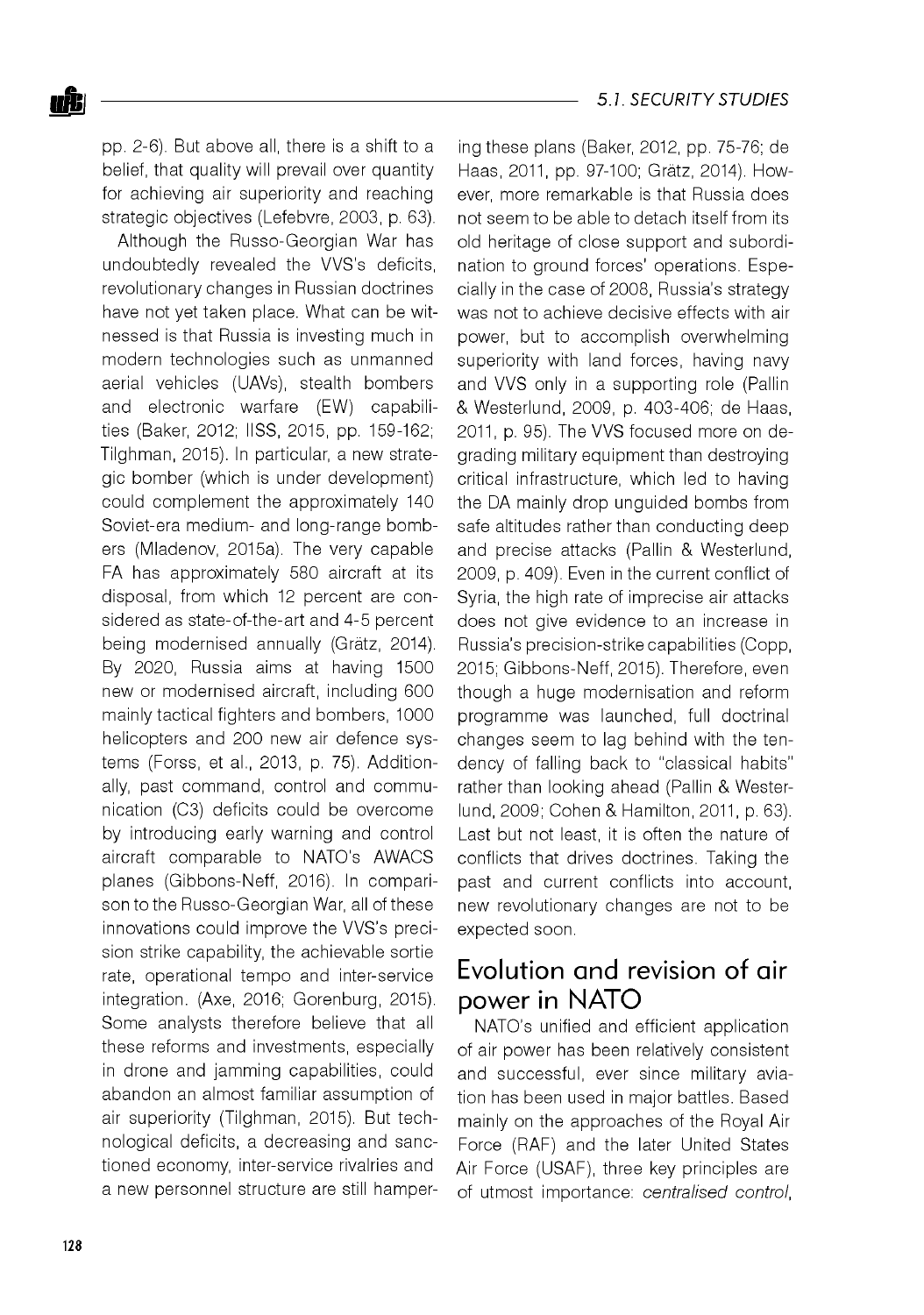*decentralised execution* and *strategy-totask* (NATO, 2009, p. 1-4). Discussions on how to employ air power best and the development of these principles go back to the days prior to WWII. According to Mets (1999), the three main theorists that led the 'early western' mind set are Giulio Douhet (1869-1930, Italy), Hugh Trenchard (1873 1956, U.K.) and William Mitchell (1879-1936, USA). They all came from different backgrounds, but all three supported that air power as an offensive tool would be the decisive factor (Mets, 1999, p. 74). Although the effectiveness of strategic bombing during WWII is still heavily discussed, all underlined the importance of morale and the potential intimidating effects achieved by aviation deep inside enemy territory (Hallion, 2011, pp. 79-80; Mets, 1999, pp. 73 74). One of the main differences between the three is that Trenchard and Mitchell 'asserted the vulnerability of industrial and infrastructure as well as their importance to civilian morale' (Mets, 1999, p. 76). On the other hand, Douhet supported more the possibility of bombing cities (Segrč, 1992, p. 358). All three classical theorists influenced the development of air power in western states.

Meanwhile, the classical theories have been slightly revised. First of all, their way of thinking emerged between the two Great Wars. Hence, they concentrated more on total wars between major states with totalitarian leaders. According to Mets, only Mitchell argued that even small actors could have so-called centres of gravity (COG), from which source they receive their morale or physical strength, will to fight or their freedom of action (Mets, 1999, p. 74; NATO, 2010, p. 2-C-3). Secondly, some analysts such as Futrell (2002) and Hughes (1995) indirectly support Russia's view by stressing the importance of tactical air power over strategic attacks for the success of

the Allies in WWII. Thirdly, all three classical theorists could not provide sophisticated answers as to the impact of future technologies such as long-range stealth bombers or precision-guided munitions (PGM). Most of this could not be further investigated until Desert Storm. Until that time, e.g. during the Korean war, Vietnam or any of the wars in the Middle East, strategic aviation had never been applied (Mets, 1999, pp. 75-77). Most of the new technologies had neither been developed nor been utilised in mission before. Therefore, the classical theories seem to be outdated or missing the maximum effectiveness and efficiency needed in modern scenarios.

## The latest approach of western air power and NATO

At the dawn of Desert Storm, John Warden's theory of air power updated the existing theories. As in most of the classical theory, he assumes that gaining and maintaining air superiority is of the uppermost importance accompanied by the importance of degrading the enemies' will to fight and favouring the offensive role of military aviation. But in contrast to the classical theories, he sees air forces capable of winning certain campaigns independently of other services, not only against smaller actors but also against states (Mets, 1999, pp. 59-62; Byman & Waxman, 2000, pp. 22 25). Better intelligence, PGMs, undetectable stealth bombers, such as the B-2<sup>2</sup>, and highly efficient command networks and information systems have made it possible to attack COGs in parallel and with greater precision. Warden's (2000) core theory is that the COGs can be arranged in five rings, with leadership targets in the middle, then production facilities, critical infrastructure, population and ground forces to the

<sup>&</sup>lt;sup>2</sup> See annex B, Figure 4.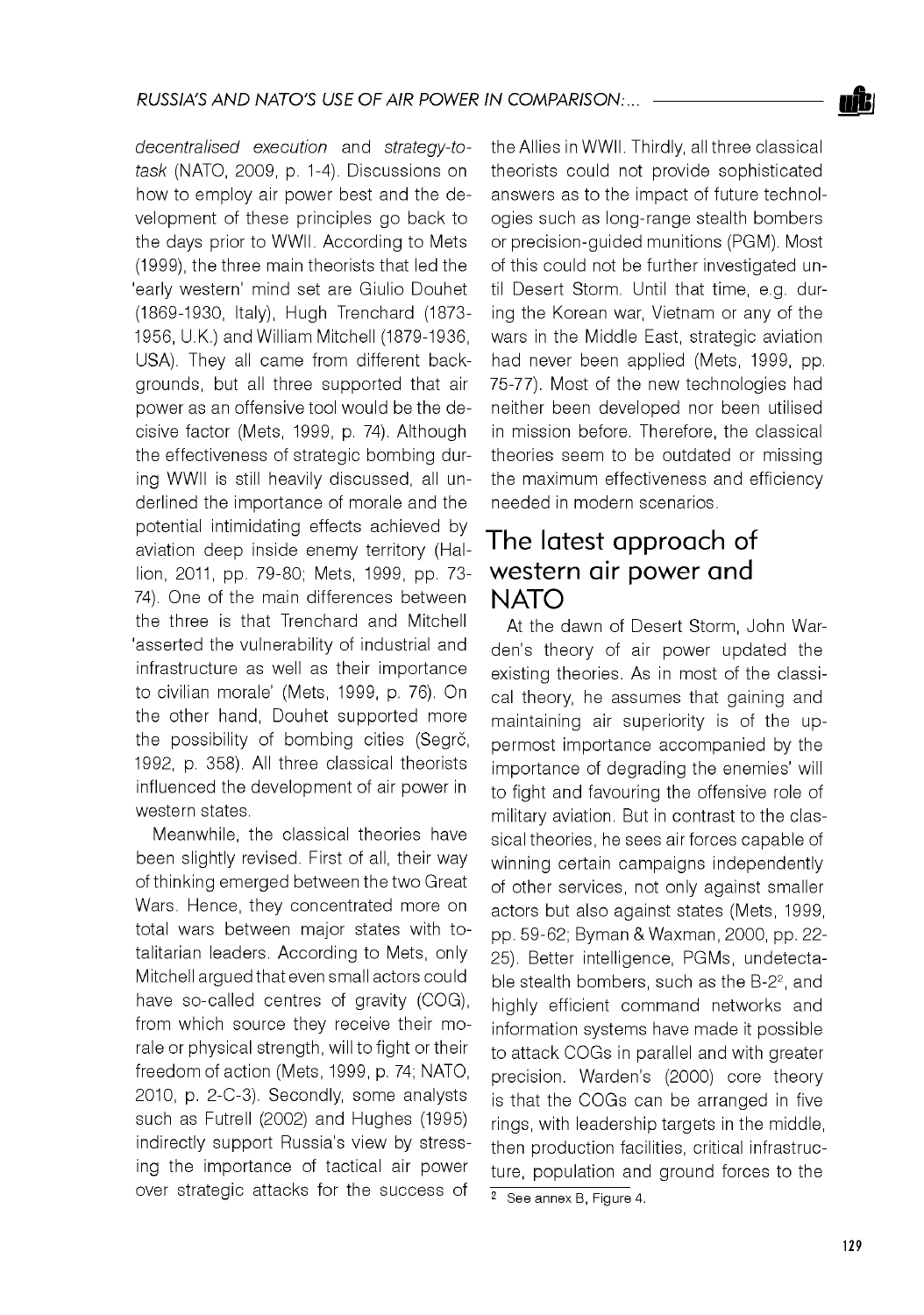outside3. The key to success is generally targeting from the centre and then moving to the outside, but targeting all the objectives in every ring in parallel rather than in sequential order is even more decisive (Mets, 1999, p. 59). His theory does not exclude the possibility to prioritise CAS over SA or AI, because certain situations and a necessary direct impact can create a state of emergency. But in general, long-range application of air power is always preferable to CAS, 'because it allows more targets to be killed at less cost' (Mets, 1999, p. 60). The success of the Gulf War's air campaign does support Warden's ideas, despite the undeniable demand for boots on the ground, as seen in later allied interventions (Segrc, 1992, p. 351).

force has generally prevailed since WWII. The preference of long-range attacks over close allocation and tasking to ground forces, controlled from a centralised command have also dominated.

This explains a different prioritisation of resources and the approaches towards long-range aviation in the RAF and the USAF, but also in other NATO countries such as Germany and France. The results of this process are well-balanced but rather expensive air forces, capable of winning the contest for air superiority and precisely striking deep inside enemy territory (Mason, 2011). Technological advance, unrestricted competition and higher economic output have made this possible. These advantages have formed the basis for the

**Figure 1. W a rden 's Five Rings (own illustration)**



Warden's ideas were not totally new, but did revise the classical theories. His theory adapted to new possibilities, but also to necessities resulting from new technologies and the change in conflict. However, a general preference of an independent air

success of NATO and have been proven to be successful.

## Further derivations and implications for today

Russia has no further necessity to change. From a historical perspective, their strategy

<sup>&</sup>lt;sup>3</sup> See Figure 1.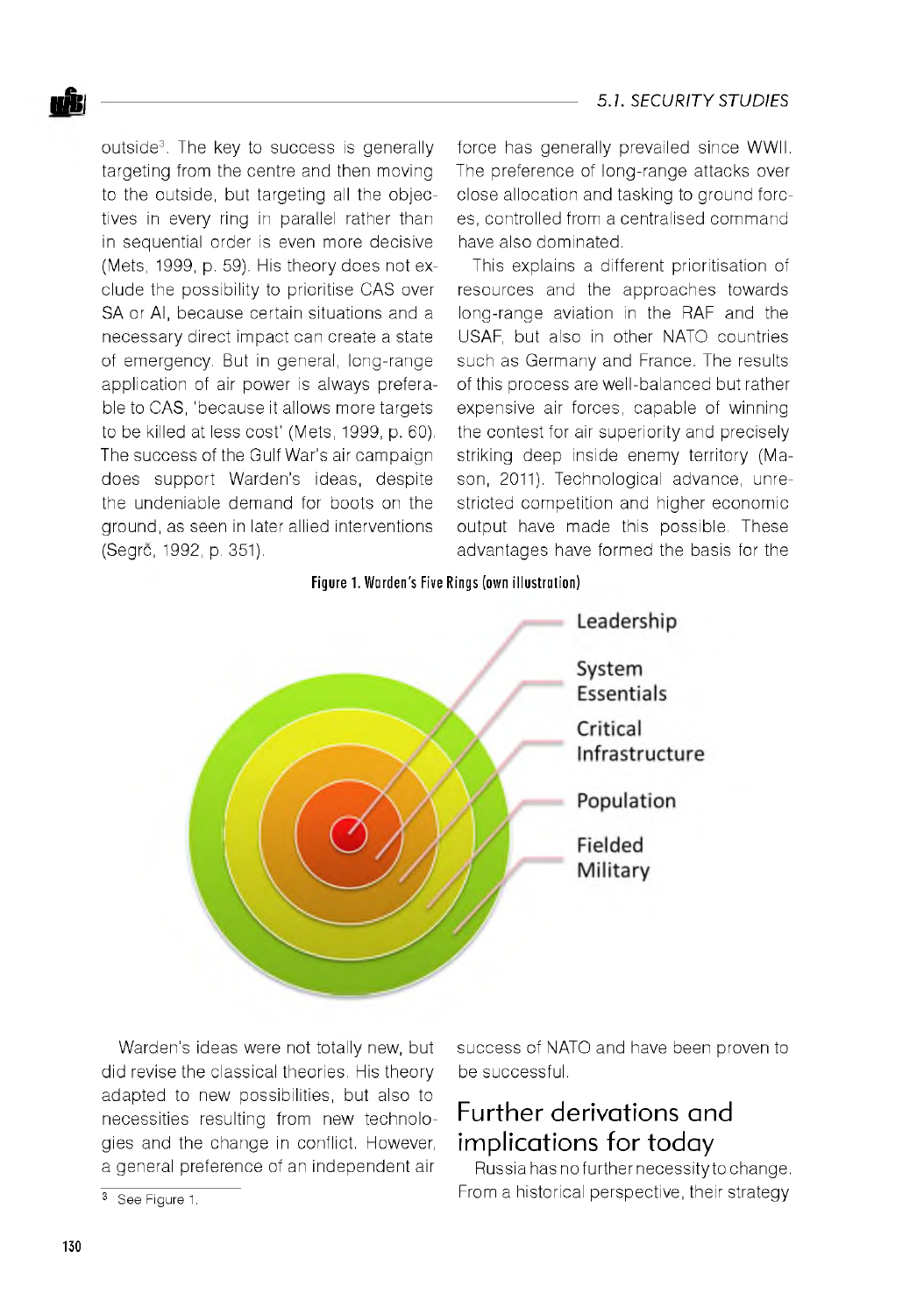has always been successful. It has won the Great Patriotic War and managed to contain every regional conflict such as Chechen or Georgia, with or without the VVS. From a geopolitical point of view, Russia's "sphere of influence" may have declined in the past 10-15 years, but the strategic depth which needs to be covered basically has not changed. High penetration capabilities of conventional ground forces have always been the key to success, with the VVS in an important but only supporting role. Reliance on consistently strong land forces and heavy nuclear capabilities, in terms of strategic missile and long-range aviation forces, have added to this way of thinking. Besides, conflicts such as Syria cannot be taken into account when comparing doctrinal changes because an extensive use of ground forces has never been on Russia's agenda. In order to change an over 70-yearold heritage, a mixture of intrinsic motivation and more external pressure might be necessary. In the end, accepting that the VVS has not yet really fought a predominant opponent, could contribute to a different mind-set.

From NATO's perspective, a necessity for change has not yet been identified. The main idea of a very independent air component focusing on deep air operations has not changed since NATO's foundation. The fundamental assumption during the Cold War was that NATO would face difficulties holding off the first echelon of attacking ground forces purely with air power, at least not without suffering a decisive amount of losses. Besides triggering a nuclear response, the main task for all across Germany dispersed ground units was to stop any further penetration (Hallion, 2011, p. 95). The main effort for NATO's air force was to achieve and maintain air superiority, which inevitably requires deep air operations. In order to support the ground

operations at best, focusing on the enemies COGs and denying him the ability to introduce further echelons of attacks was the logical approach to an enemy of great strategic depth. This rather offensive form of air war focuses not on winning a single battle, but on achieving simultaneous, precise and lasting effects with low own casualty rates. Furthermore, the capability to achieve deep effects adds an important deterrence factor to NATO's defensive posture (Futrell, 2002, pp. 445-446; Mason, 2011, pp. 46-48). Abandoning this successful approach in the near future seems as unlikely as Russia fully adapting to it.

But this perception may change and is very reliant on NATO-Russian relations and future missions. Indeed, since the Desert Storm, the tasks of western air forces and Russia's VVS have been rather similar. Taking the recent conflicts into account, solving regional conflicts has reached a high level also in NATO's task list. From the classical perception, a relatively new and uncharted terrain. Therefore, and especially when expecting a continuing change in conflict and technology, it seems fair to assume that further alterations could be possible. However, in a near-future contest, the Soviet heritage compared to NATO's air doctrine will not make an initial difference. As conflict develops, the analysis of this paper has shown that both sides will fall back to their peculiar approaches. In that case, NATO's well balanced but expensive mix of application offers more flexibility and the full potential of air power. The limitations of the Russian approach would be brutally revealed against an opponent with sophisticated long-range capabilities. In fact, the question is not whether NATO's approach is better, but what they can both politically and monetarily afford in the future.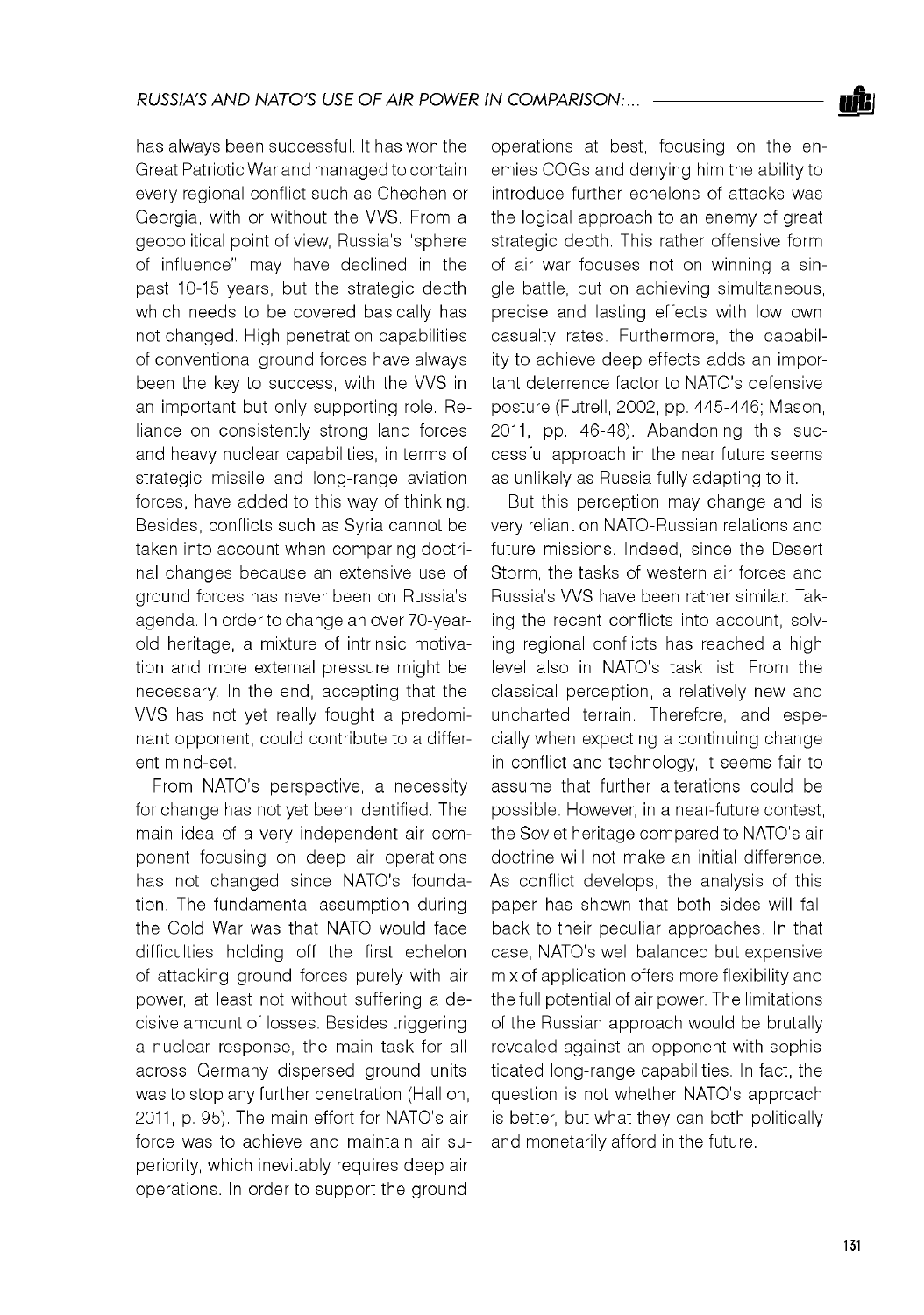### Conclusion

This paper compared the Russian way of using air power with NATO's approach. Russia's "way" is based on special historical developments, but also from a geopolitical perspective, it is absolutely reasonable. Due to limitations in resources and technology, it focused more on what is required to support the ground forces. NATO took a rather different approach in using air forces more independently. From a generally defensive point of view and for political reasons, it required to take the necessary strategic depth, necessary deterrence factors and unacceptable high losses more into consideration than Russia. In both cases, there is evidence for an adaptation to new technologies or tasks. The VVS, for example, invests in rather sophisticated technologies which will primarily increase its tactical precision strike elements and improve air superiority capabilities within a limited operational depth. Simultaneously, its strategic aviation will develop and may open new possibilities in the future. In case the VVS is used, attacks on critical infrastructure, mainly with the purpose to dismantle C3 and to deny or limit access, but also to prepare ground operations can be expected. Despite the strategic depth, an approach which is similar to NATO and feasible given the current capabilities. On the other hand, NATO has developed technologies and tactics to dismantle an opponent's C3 ability and his moral even more efficiently. Given the desired effects, it seems fair to argue that there is not so much of a difference anymore. Prioritisation and the means may be different, based on strategic depths, capabilities and doctrines, but both are very capable of reaching decisive effects in the air and on the ground in modern conflicts. Nevertheless, in the long run both have their own way of applying air power, with NATO having an advantage over Russia.

NATO and Russia have not fought a direct confrontation in the past. Due to the nuclear capabilities of both sides and the devastating consequences, this will continue to apply in the near future. The described direct contest between them both emerges from revisionist tendencies and recovering Russia in terms of economic and military strength, yet it does not recommend to fall back into outdated Cold War-thinking. However, a detailed study of a future scenario could contribute to improving NATO's deterrence effect. The capabilities and limitations of both sides should be analysed over time and space. Apart from that, indirect confrontation as seen in the latest in Syria will be likely. Therefore, further research underneath the level of direct confrontation between NATO and Russian forces is required, where contributing to solving crisis is considered as the major task. Additionally, this paper analysed on the basis of a predominant NATO and did not analyse the use of tactical nuclear weapons. What if this basic assumption changes or is influenced, how much are the two sides willing to jettison their relatively old perceptions? Given the current scope of functions, both sides have been relatively successful with their approach. The mentioned adaptations make it even harder to clearly divide both. In the end, it might be only size, readiness and technological advantage, not doctrine which matters - but *all* mutually condition each other.

#### Annex A:

#### List of abbreviations

AI Air interdiction

- ASV *Aviatsiya Sukhoputnykh Voysk* (army aviation)
- AWACS Airborne warning and control system
- C3 Command, control and communication
- CAO Counter air operations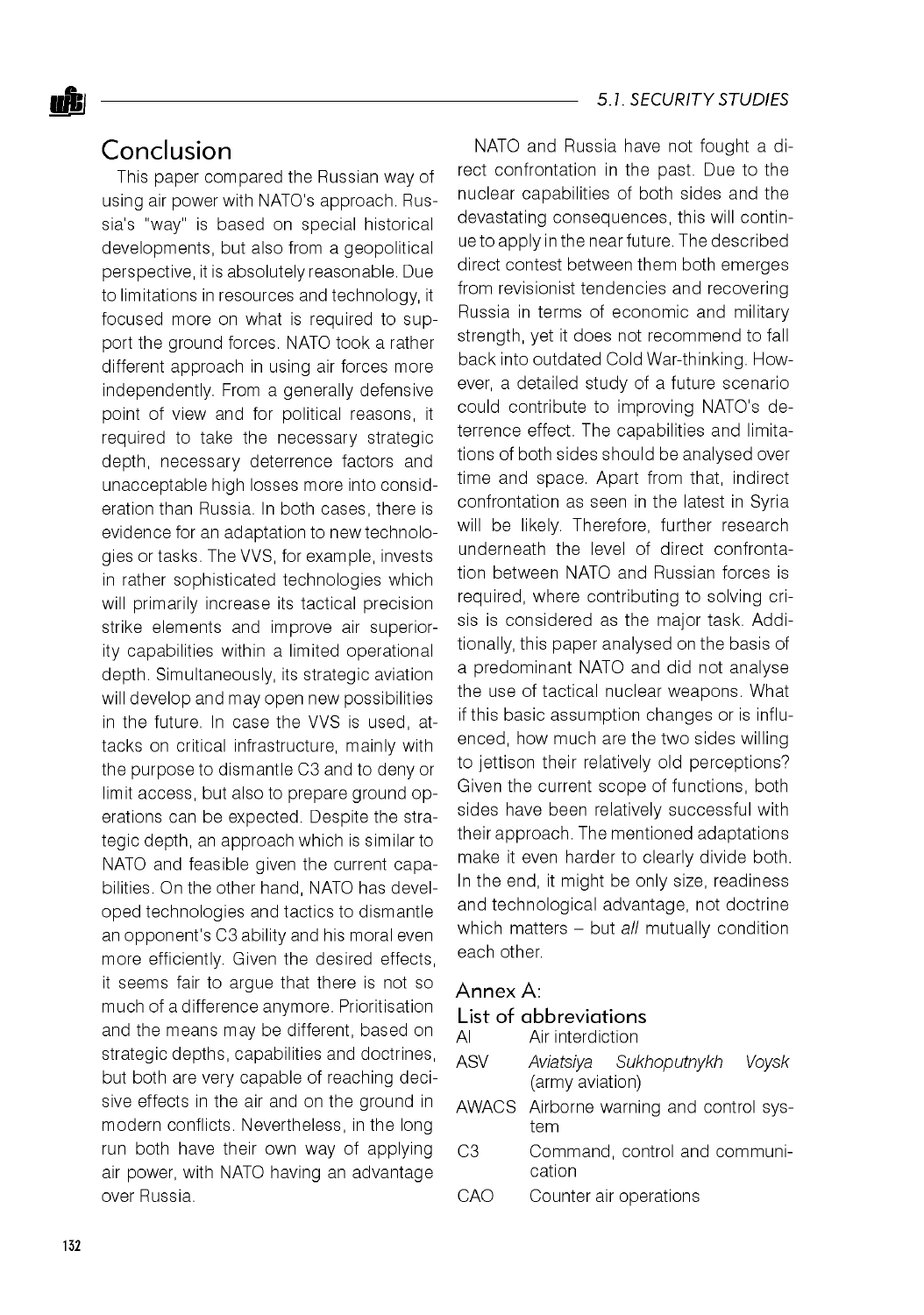

- CAS Close air support
- COG Centre(s) of gravity
- DA *Dalnyaya Aviatsiya* (long-range strategic aviation)
- DCA Defensive counter air
- EW Electronic warfare
- FA *Frontavaya Aviatsiya* (tactical air force)
- NATO North Atlantic Treaty Organization
- PAK FA *PerspektivnyAviatsionny Kompleks Frontovoy Aviatsii* (literally prospective airborne complex of front-line aviation)
- PGM Precision-guided munitions
- RAF Royal Air Force
- SA Strategic attack
- SEAD Suppression of enemy air defences
- UAV Unmanned aerial vehicle
- U.K. United Kingdom
- U.S. United States
- USAF U.S. Air Forces
- VPVO *Voiska Protivivozdushnoi Oborony* (air defence forces)
- VTA *Voyenno-Transportnaya* (transport aviation forces) *Aviatsiya*
- VVS *Voyenno-Vozdushnye Sily* (military air forces)
- WWII World War II

#### ANNEX B: **Illustrations**

The pictures are provided with the intention to create a better understanding of the main topics and enhance the research in the main body of the paper.

#### **Figure 2. Soviet Ilyushin Il-2 Sturmovik in combat, the most produced aircraft in aviation history (Picture taken from [http://www.com batreform .org/m as.htm](http://www.combatreform.org/mas.htm) ).**

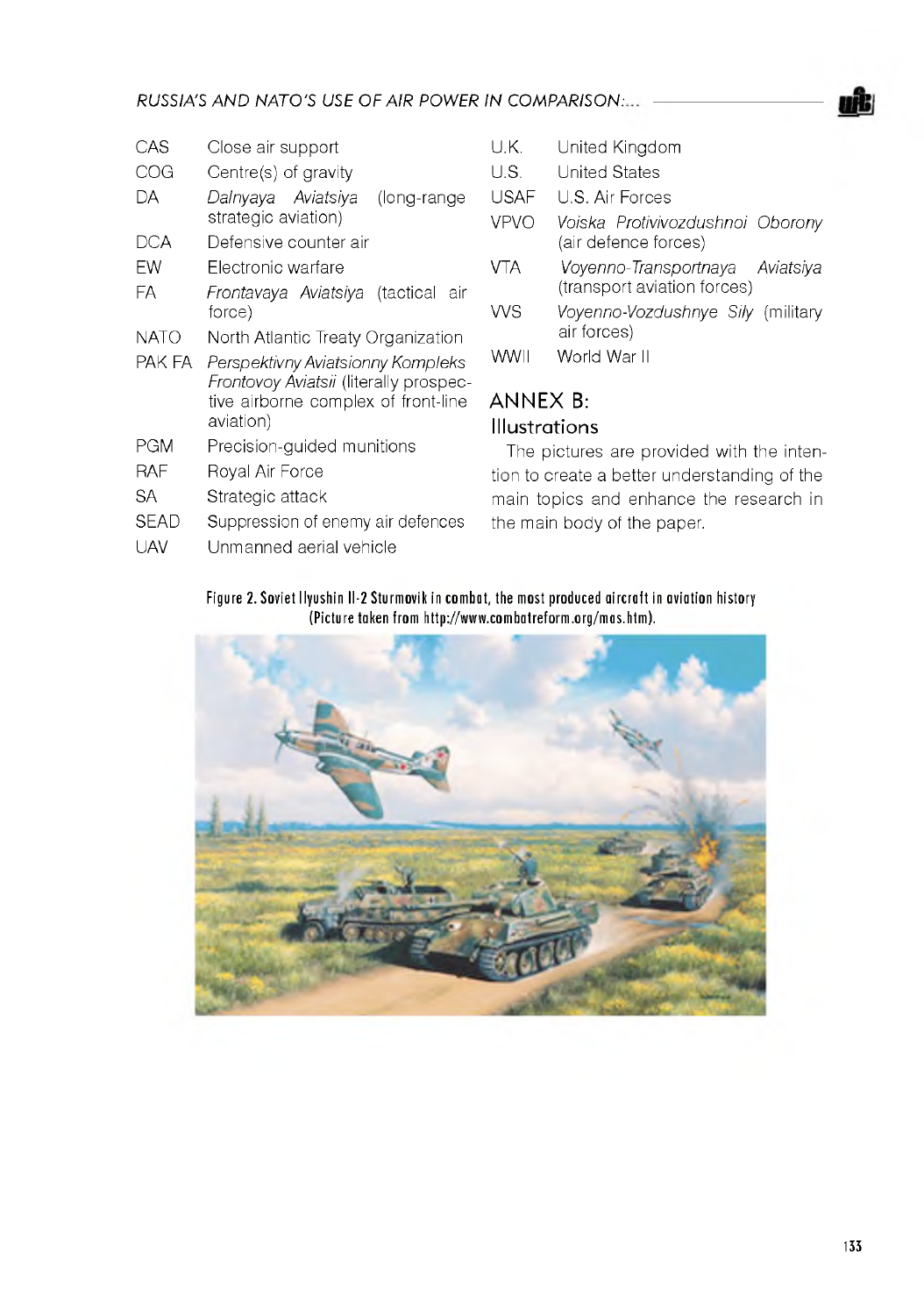Figure 3. Russian Sukhoi T-50 (PAK FA) state-of-the-art fifth generation tactical fighter, **currently only 5 prototypes were built, but introduction to service is expected for 2017** (Picture taken from http://www.airforce-technology.com/projects/sukhoit50stealthfigh/sukhoit50stealthfigh2.html).



**Figure 4. B-2 Spirit heavy penetration strategic bomber with stealth capabilities, one of the world's most expensive aircraft to operate and only run in the USAF (Picture taken from [http://www.airpowerworld.info/bom bers/northrop-b-2-spirit.htm](http://www.airpowerworld.info/bombers/northrop-b-2-spirit.htm) ).**



#### References

- Axe, D., 2016, Russia Is Launching Twice as Many Airstrikes as the U.S. in Syria. (online) Available at: [http://www.thedai](http://www.thedai-)lybeast.com/articles/2016/02/23/russiais-launching-twice-as-many-airstrikesas-the-u-s-in-syria.html (accessed 24 February 2016).
- Baker, C., 2012, Gradual Reform or a Turning Point in Russian Military Transformation: How Russian Air Power has developed through Conflict and Reform from

1991-2012. Air Power Review, 15(3), pp. 59-79.

- Blechman, B., Bollfrass, A. & Heeley, L., 2015, Reducing the Risk of Nuclear War in the Nordic/Baltic Region, Washington, D.C.: Stimson Center & Project High Hopes Foundation.
- Byman, D.L. & Waxman, M.C., 2000, Kosovo and the Great Air Power Debate. International Security, 24(4), pp. 5-38.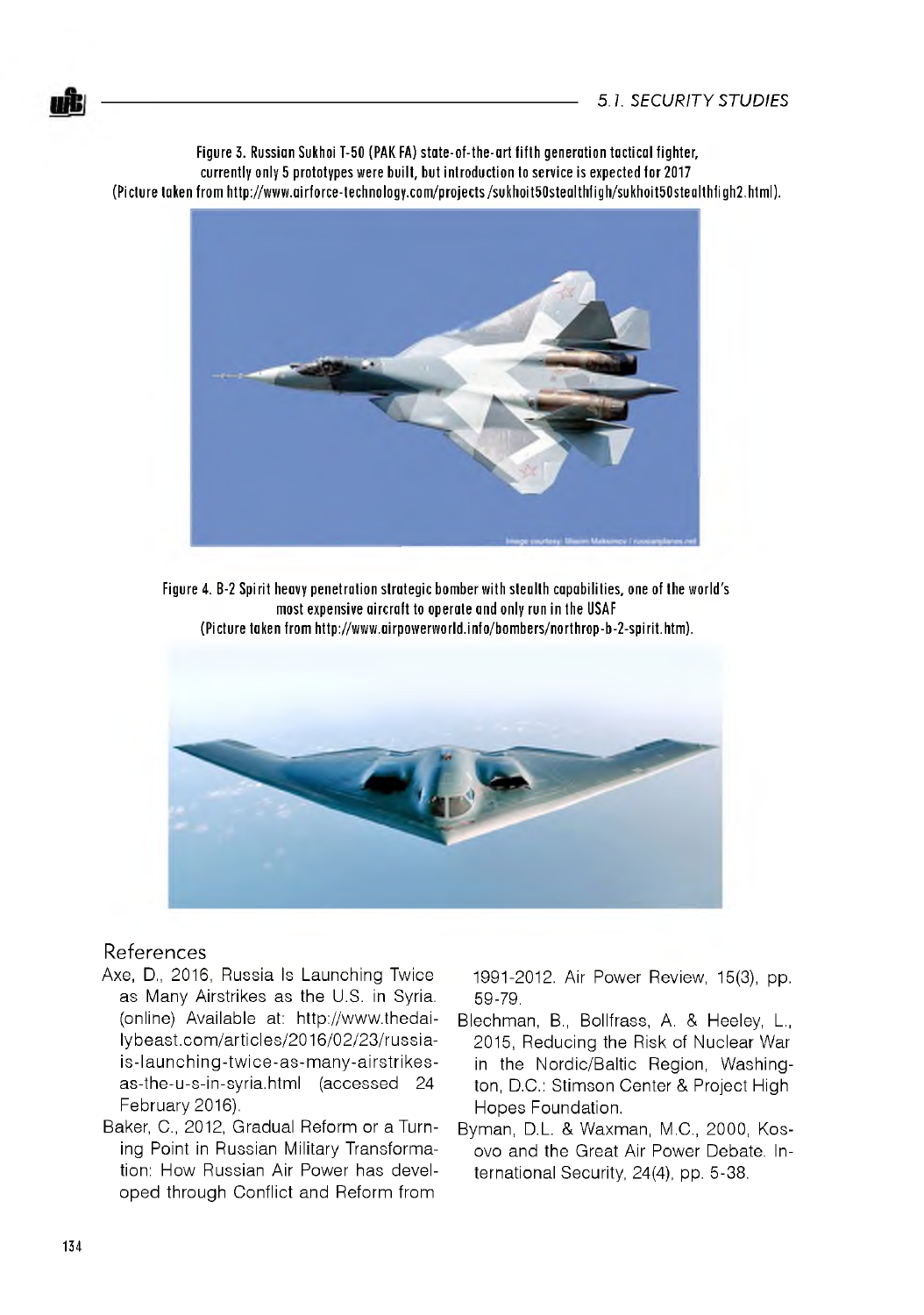- Cohen, A. & Hamilton, R.E., 2011, The Russian military and the Georgia War: Lessons and Implications, Carlisle: Strategic Studies Institute.
- Copp, T., 2015, Russia launches second wave of airstrikes in Syria in largest show of airpower since 1980s. (online) Available at: <http://www.stripes.com/news/> russia-launches-second-w ave-of-airstrikes-in-syria-in-largest-show -of-airpower-since-1980s-1.379592 (accessed 10 January 2016).
- De Haas, M., 2004, Russian security and air power 1992-2002. Abingdon: Frank Cass.
- De Haas, M., 2011, Military Reform in Russia: Success or Failure? Security Index: A Russian Journal on International Security, 17(1), pp. 95-102.
- Department of the Army, 1950, Russian Combat Methods in World War II - Pamphlet 20-230, Washington, D.C.: United States of America War Office.
- Dick, C.J., 2000, Military reform and the Russian air force 1999. The Journal of Slavic Military Studies, 13(1), pp. 1-12.
- Dowling, S., 2015, Russia's Bear: The oldfashioned plane still thriving. (online) Availableat:[http://www.bbc.com /future/](http://www.bbc.com/future/)  story/20150225-the-worlds-noisiestspyplane(accessed 27 February 2016).
- Forss, S., Kiianlinna, L., Inkinen, P. & Hult, H., 2013, The Development of Russian Military Policy and Finland, Helsinki: National Defence University.
- Frear, T., Kulesa, L. & Kearns, I., 2014, Dangerous Brinkmanship: Close Military Encounters between Russia and the West in 2014, London: European Leadership Network.
- Futrell, R.F., 2002, Ideas, Concepts, Doctrine - Basis Thinking in the United States Air Force 1907-1960. Washington, D.C.: Government Reprints Press.
- Gibbons-Neff, T., 2015, Mapped: Russian vs. U.S. airstrikes in Syria. (online) Available at: [https://www.washingtonpost.](https://www.washingtonpost) com /new s/checkpoint/w p/2015/10/13/ mapped-russian-vs-u-s-airstrikes-in-syr-

ia/ (accessed 14 October 2015).

- Gibbons-Neff, T., 2016, Report: Russia flying early warning aircraft over Syria, <https://www.washingtonpost.com/news/> checkpoint/wp/2016/01/12/report-russiaflying-early-warning-aircraft-over-syria/ (accessed 13 January 2016).
- Giles, K., 2014, A New Phase in Russian Military Transformation. The Journal of Slavic Military Studies, 27(1), pp. 147-162.
- Gorenburg, D., 2015, Russia's Syria operation reveals significant improvement in military capability, (online) Available at: <http://www.lowyinterpreter.org> /post/2015/11/13/Russias-Syria-opera tion-reveals-significant-improvement-inmilitary-capability.aspx (accessed 10 January 2016).
- Gratz, J., 2014, Russia's Military Reform: Progress and Hurdles. CSS Analyses in Security Policy, April, Issue 152.
- Greenwood, J.T., 1998, The Aviation Industry, 1917-97. In: R. Higham, J.T. Greenwood & V. Hardesty, eds. Russian aviation and air power in the twentieth century. London: Frank Cass Publishers, pp. 126-161.
- Hallion, R.P., 1987, Doctrine, Technology, and Air Warfare - A Late Twentieth-Century Perspective. (online) Available at: http: //www. airpower.maxwell.af.mil /airchronicles/apj/apj 87/fal87/hallion. html (accessed 09 March 2016).
- Hallion, R.P., 2011, U.S. Air Power. In: Global Air Power. Dulles: Potomac Books, pp. 63-136.
- Hoyle, C., 2014, World Air Forces 2015, London: Flightglobal Insight.
- Hughes, T.A., 1995, Overlord General Pete Quesada and the Triumph of Tactical Air Power in World War II. New York: The Free Press.
- IISS, 2015, Chapter Five: Russia and Eurasia. The Military Balance, 115(1), pp. 159-206.
- Järvenpää, P., 2014, Zapad 2013 A View From Helsinki, Washington, DC: The Jamestown Foundation.
- Jasinski, M. & Mizin, V., 2004, Russian Strategic Aviation: In Search of Mission. The